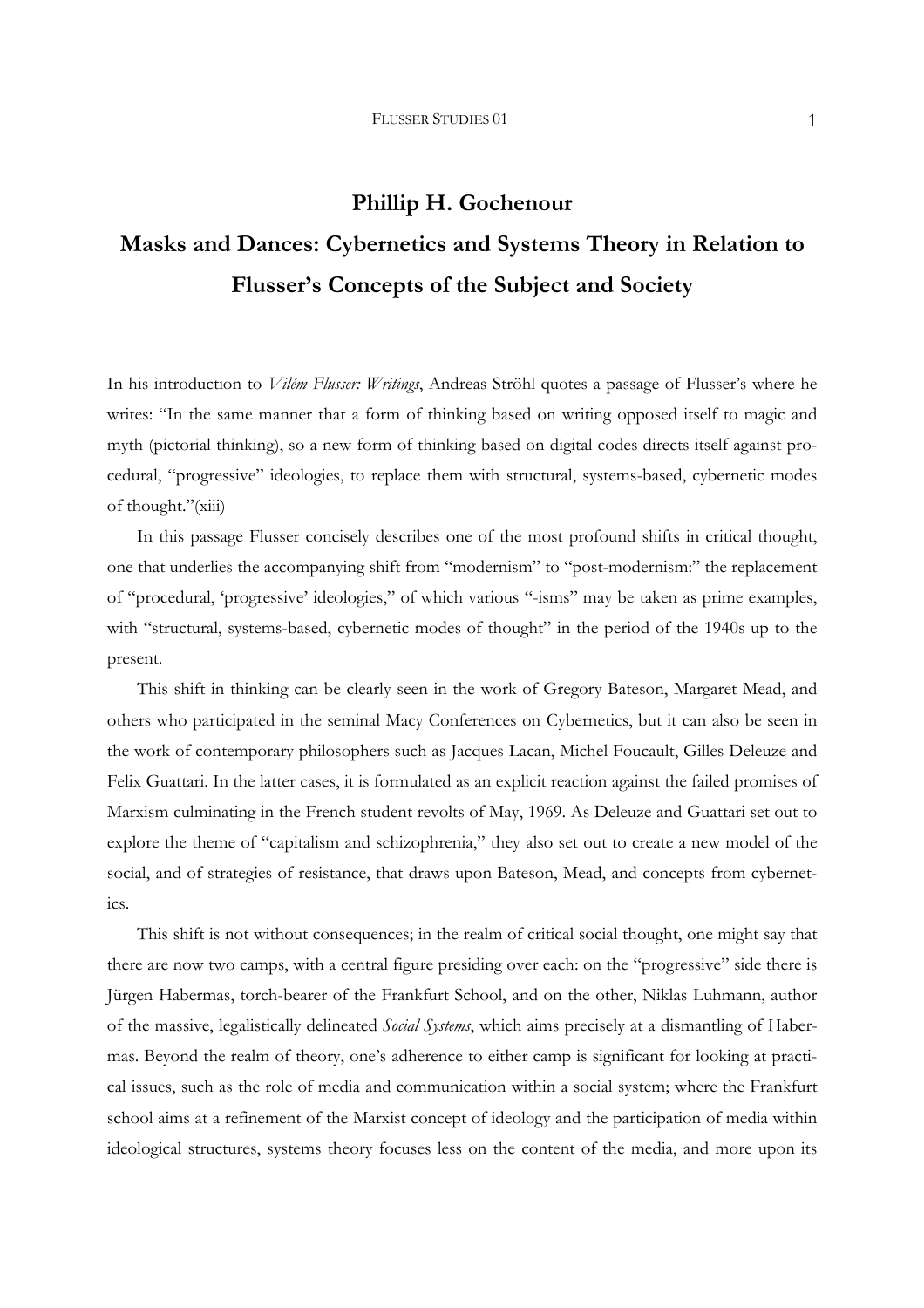structural role within the system; McLuhan's dictum "The medium is the message" may be taken as an extremely succinct synopsis of a systems approach to media. The strategies for resistance to repressive, authoritarian structures are also quite different; where Habermas and contemporary Frankfurt School adherents focus on an Enlightenment ideal of open and untainted public discourse resulting in a rather parliamentary form of consensus, social thought guided by systems theory tends to focus more on the relationships between individuals within the system, and the roles that are open to them for self-realization. On the progressive side, the goal is dialectical synthesis and a government guided by the will of the people, free from class-based ideological contamination; on the systems side, there is an inherent distrust of government ("micro-fascism" to borrow a term from Deleuze and Guattari, can inhabit any individual, group, or institution), and more focus on the life of the individual and ad-hoc "comings-together."

 Where then, do we locate Flusser in relation to these differing theoretical camps? Ströhl places Flusser within this "new form of thinking," based on systems and cybernetics. But what is it about Flusser's thought that is cybernetic? While Flusser elaborates on his intellectual touch-points in the essay "In Search of Meaning," and even describes his interest in games and games theory, he does not draw any explicit relationship between his thought and that of contemporary cyberneticists or systems theorists.

 Understanding what is "cybernetic" within Flusser's thought not only enables us to place him in relation to particular schools of critical thought, and see what is genuinely original within his own critical approach; it also enables us to understand what is at stake when Flusser, in "Designing Cities," calls, not for a new form of government, but "a civilization that should project the specifically human out of these intrahuman relationships." (180)

 In this essay I will trace the relationship between Flusser's concepts of the subject and society and those found in contemporary systems systems theory and its theorists such as Niklas Luhmann, Humberto Maturana, and Francisco Varela. The basis for my comparisons will be two of Flusser's oft-deployed themes, the mask and the dance. Within systems theory, a primary focus of analysis is the subject positions that are open within a social system, and the way subjects are defined; one could look to Foucault and his work on the history of sexuality as an example of the way in which social systems create subject categories such as "heterosexual" and "homosexual," which, in Flusserian terms, are nothing more than masks that enable and regulate social interaction. As I will show, Flusser's concept of the subject, and masks, maps closely to concepts of the subject in systems theory, and serves as the foundation upon which he is able to build his larger vision of the individual functioning within society. Here the metaphor of the dance becomes important for demonstrating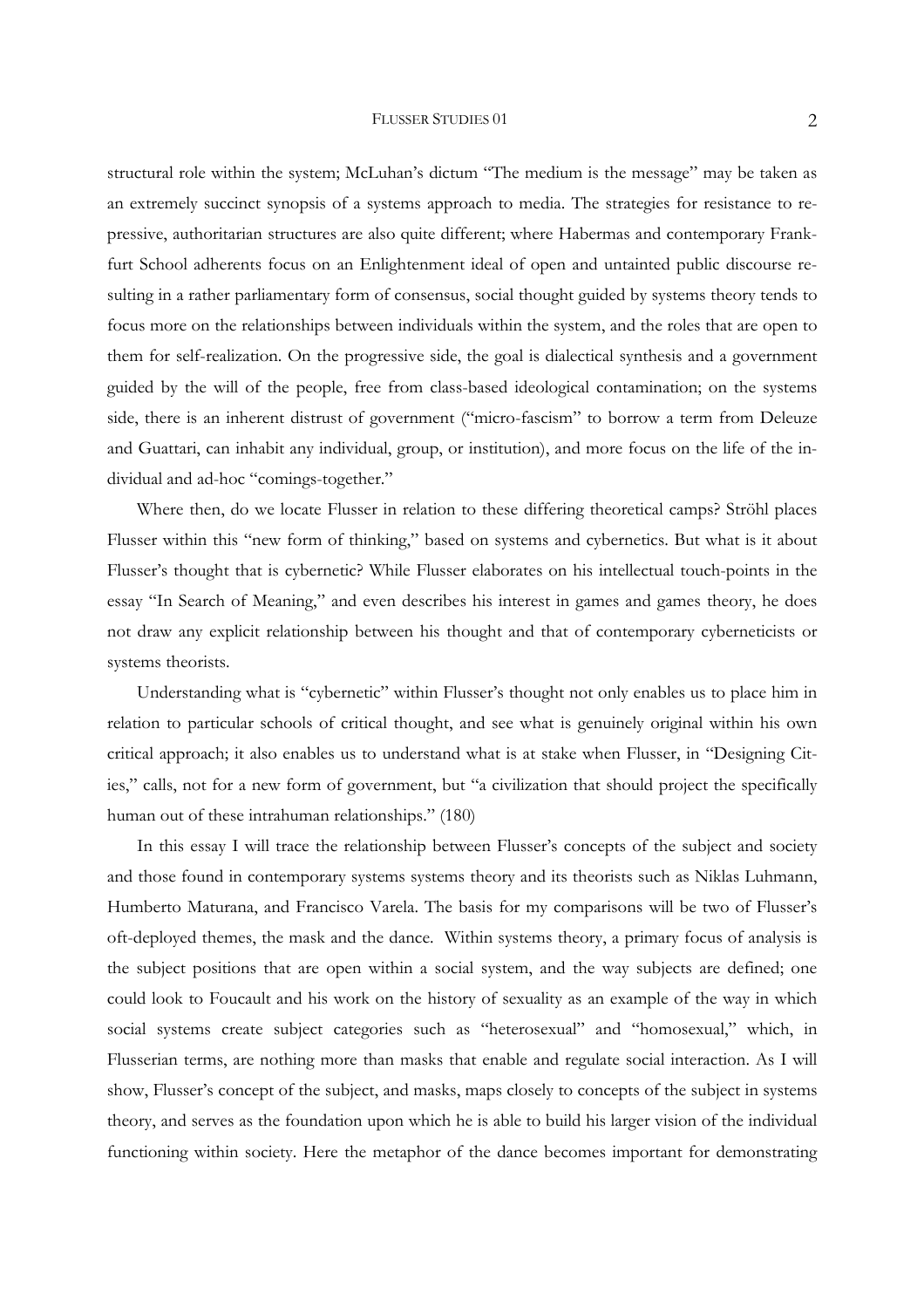the difference between Flusser's thought and that of the "progressive ideologies:" where the aim of the latter would be the creation of a "civil society" founded upon dialectical consensus, the metaphor of the dance suggests a group of individuals coordinating with one another in their movements, each following their own interpretation of the rhythm, creating a complex system.

 The history of cybernetics, and the foundation of its core concepts, can be traced to the famed Macy Conferences on Cybernetics, beginning in 1946. The original title of the initial conference gives a taste of the issues at hand: "Feedback Mechanisms and Circular Causal Systems in Biological and Social Systems." (American Society for Cybernetics). Plainly put, the central theme of the conference was to examine how systems interact with their environments. A room thermostat provides an illustration of this interaction; the thermostat is a mechanism that always seeks to be in equilibrium with its environment. It takes in information from the environment, which then causes a change in its internal functioning, which then affects the environment in which it is found. This is a "circular causal system" that is regulated by a feedback and results in homeostasis, a state of equilibrium between the system and environment.

 In this model, a "system" is primarily an information-processor; it takes in information, processes it, and makes necessary adjustments to regulate its functioning. As the systems theorist Erwin Laszlo puts it, "The highly developed organism regulates its own internal environment, much as a thermostat regulates the temperature of a house. For this it requires reliable information concerning conditions in its surroundings." (41) The source of this information may be mechanical (a heatsensitive switch), biological (sensory organs), or, in the case of social systems, media (television, newspapers, etc.) This information becomes the means by which systems undertake the process of self-regulation described above. They have the capability to "generate the very information that codes their structure and behavior." (47)

 In this view, the instrument of data collection cannot be separated from the system itself. Gregory Bateson is said to have posed the question to his students of whether a blind man's cane was a part of the blind man. Common sense would say no, it is merely a tool. But in the cybernetic/systems theory view, it is an information channel that enables the blind man to navigate through his environment, and is therefore part of his overall sensory system. As a consequence, a media theorist like Marshall McLuhan can say that, because media constitute part of our sensory environment and give us almost superhuman powers of perception, they constitute part of our nervous system.

 Though all systems see only themselves and the environment from which they distinguish themselves, the world is in fact composed of multiple systems in constant interaction with one another,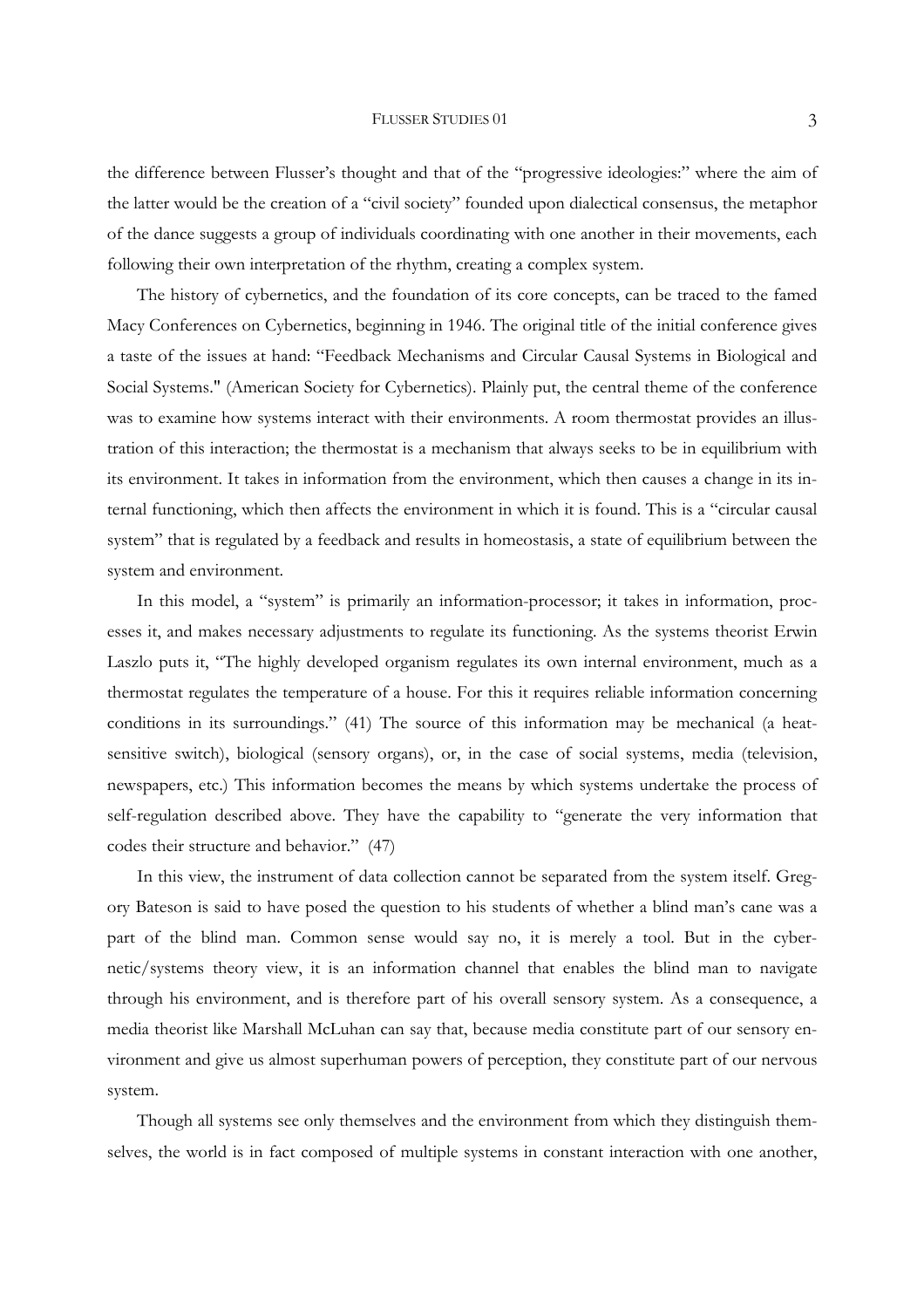#### FLUSSER STUDIES 01 4

and the functioning of one system inevitably alters the functioning of all systems with which it is connected – consider the image of a crowded dance floor, in which each individual must adjust their movements to mesh with the other dancers, but whose movements also influence the movements of those around them. This principle has led some later systems theorists, such as Francisco Varela and Eleanor Rosch, to consider the relationship between systems theory and aspects of Buddhist phenomenology, such as "co-dependent arising," where nothing exists as an independent whole, but rather is brought into existence as the result of multiple complex interactions.<sup>1</sup>

 If we turn to Flusser, several points of comparison emerge, notably around his concept of the subject, and the way in which relations between subjects are established. For Flusser the "self" is an empty vessel, and any self-conception we have is the result of social relations and interaction with the environment: as he puts it, we are "temporary pockets of force fields intersecting one another." (104) The subject comes into existence only as a "node" in which "knots of relations" converge, and, depending on the type of force, or environment, in which the node is situated, different aspects of the self emerge:

 The "I" is then that abstract point at which concrete relations intersect and from which concrete relations begin. We can then of course "identify" ourselves with these knots of relations within ourselves; for example, as a heavy body (nodal intersection in the electromagnetic and gravitational fields), and as an organism (nodal intersection in the genetic and ecological fields) and a "psyche" (nodal intersection in the collective psychological field), and as a person (nodal intersection in the mutually intersecting social and inter-subjective fields). Instead of a person, one can also talk of a "mask." (104-105)

 In this passage Flusser makes two points. First, there is no self apart from it being placed within a certain type of "field," in which it comes into being as the result of "nodal intersections" of forces. The system, or self, comes into being only in relation to an environment (which, of course, includes other systems). Second, not only does the "I" come into being as a result of these intersecting concrete relations, but it is also the point at which "concrete relations begin." The nodal subject is simultaneously brought into being by the intersection of forces, and serves as a force that brings other concrete relations into being.

 Though we might generally think of this nodal subject as a person, what we actually recognize within the fields of social and inter-subjective relations is a "mask." Masks are simply markers of a node, and enable us to understand the kinds of relations that can be established with that particular node. In the social field, these relations can take two basic forms; the exchange and processing of information (dialogue), and coordinated action (which is the product of communication). The nature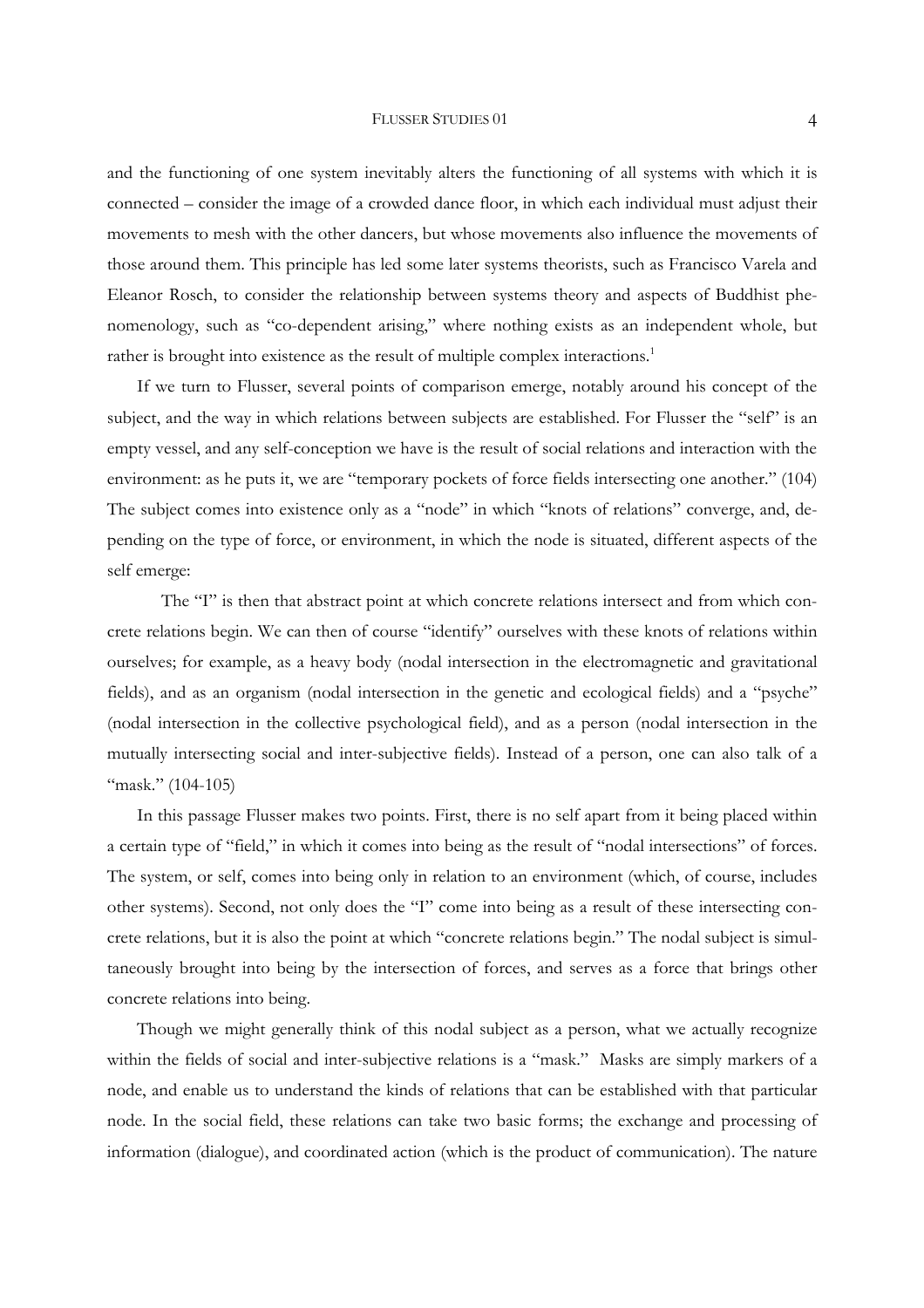of the mask determines the types of communication and action that can take place; the type of mask you wear (banker, bridge player, homosexual, shaman, to borrow a few examples from Flusser) determines how others interact with you. As Flusser puts it "One is what one is only be wearing (dancing in) a particular mask, by other members of the tribe recognizing the mask and giving it its due." (105) "Giving it its due" means not only acknowledging the mask as a person, but also recognizing its status and place in the overall social structure and reacting accordingly. The totality of our interactions, whether through dialogue or action, and the masks we wear that enable these interactions, constitutes the "dance" of a given social system.

 Because it is only a node that is brought into being through the intersection of social and intersubjective forces, Flusser's subject can never exist in isolation, and must in fact be engaged in a constant process of interaction: "That which I am, I only became through collective 'dialogue.'" (106). Thus, each node is constantly engaged in a collective dialogue with other nodes, creating a vast information processing network that generates the very environment that brings the nodes into being. This environment is what Flusser calls "culture and civilization".

 The field of dialogical intrahuman relationships is networked with other fields in a way that is almost too complex to understand. Nevertheless, it possesses its own unique structure; it functions negentropically. It is a relational field where information is generated, stored, and distributed. When viewed from this perspective, the terms *culture* and *civilization* can be formulated; they are two forms of connecting to the intersubjective relational field, two strategies for the generation, storage, and distribution of information by means of the threads of interhuman relations. (Designing Cities, 174)

 There is a feedback mechanism at work here; masks determine the positions that can be adopted within the social and inter-subjective fields, and, subsequently, the types of communications and interactions that can take place. At the same time, the social system itself is what produces the masks and selves: "society . . . represents a network within which physical, biological, psychological, (and other) nodes are captured in the shape of masks so as to be condensed into 'persons.'" (105) Flusser's nodal subject comes into being as the result of intersecting social and inter-subjective forces, recognizes itself in the intersection of these fields, and then functions as part of the societal network that produces the very masks that enable the subject to recognize itself. Like the thermostat, this subject is a system that takes in environmental information, adjusts itself in relation to its environment, then outputs information that further modifies the environment.

 Given that masks are the means through which "persons" are made concrete within the social system, and it is the relations between these masks that shape the way in cultures and civilizations produce themselves, the creation of masks "is a political matter" (105). Like Foucault, Flusser under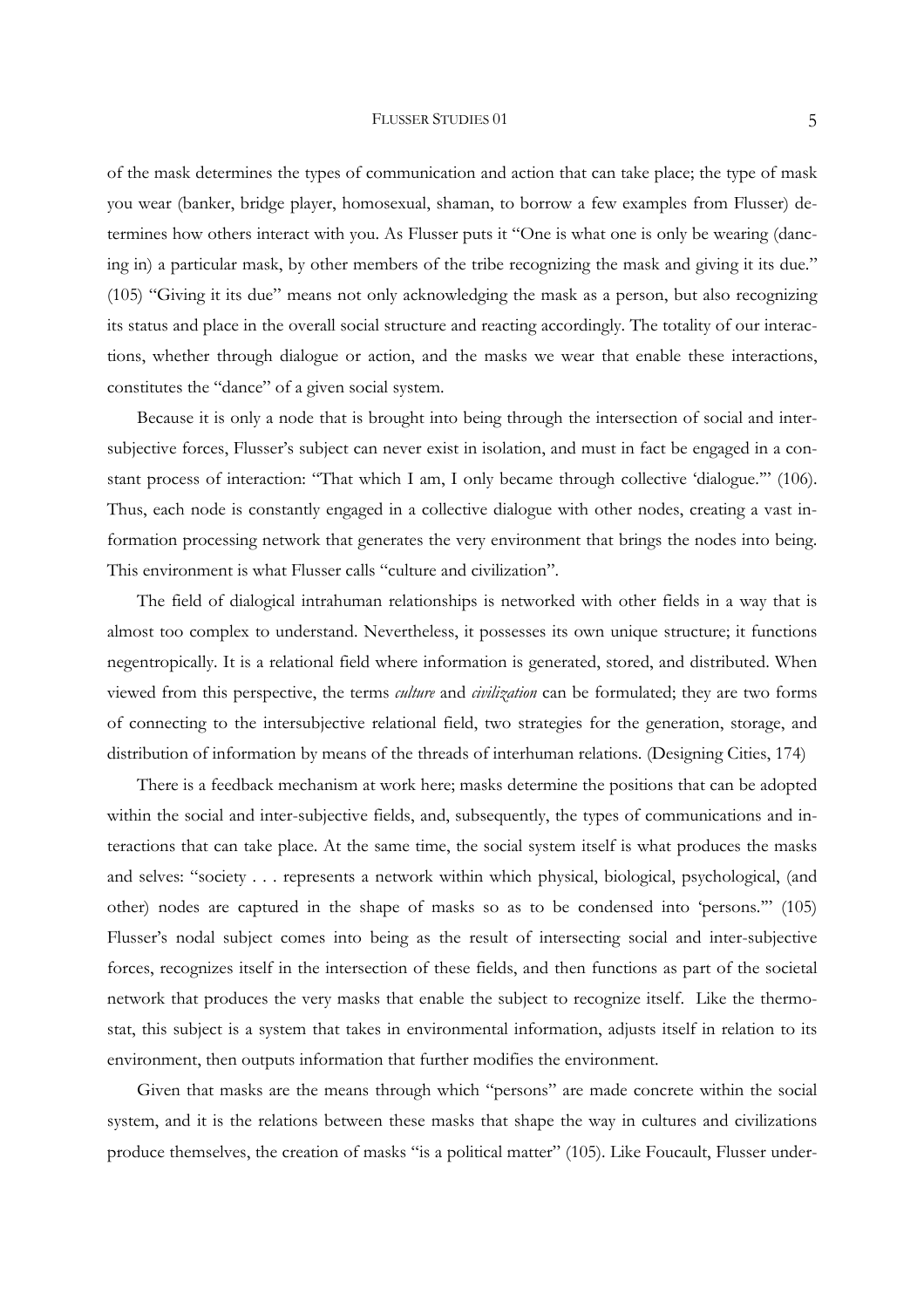stand masks as subject categories; for Foucault it is a matter of the way in which society, through those wearing the masks of "doctors" and "administrators," produce masks such as "normal" and "deviant," "heterosexual" and "homosexual," and he, like Flusser, sees this as an historical process. Flusser writes:

 Originally there were relatively few masks: those belonging to the shaman, the hunter, the homosexual. Later on, masks became more numerous: today they can be worn on top of one another. One can, for example, dance as a bank manager and wear underneath one's mask that of a connoisseur of art, a bridge player and father." (Shamans and Dancers with Masks, 105).

 As societies grow and become more complex, so too do the subject categories available within them, but, in every case, these positions are generated by the process of discourse, of dialogue, within the society itself. It is for this reason that the creation of masks is a political matter, in that it determines the very nature of the *polis* and the exchanges that can take place between its members.

 In *The Tree of Knowledge*, systems theorists Maturana and Varela describe social systems in a very similar way, and describe the consequences of the system for individuals in congruent terms. For them, social phenomena are the result of a "third-order coupling" between individual vertebrate creatures that permits them to "participate in relations and activities that arise only as coordinations of behaviors between otherwise independent organisms." They discuss, for example, the coordinations that take place between a herd of elk, or a pack of wolves, in which the relational field gives rise to "a new realm of phenomena that isolated individuals cannot generate." (190) The interactions between two individuals make up a set of social phenomena, while the relationships that form as a result of these interactions, between two or more individuals, make up a social system (a "third-order unity"). In both cases, the individuals themselves are affected, and their behavior modified, by these couplings. As Maturana and Varela describe it, social phenomena and social systems "generate a particular internal phenomenology, namely, one in which the individual ontogenies of all the participating organisms occur fundamentally as part of the network of co-ontogenies that they bring about in constituting third-order unities." (193) By participating in a social system, in other words, individuals evolve in relation to one another, and the shape of their particular society is formed. As in the pack of wolves, individual identity is set in relation to one's place within the systems, the way in which the individual enters into a system of coordinations. "To an observer of the social system" according to Maturana and Varela, "from the outside it will appear as a remarkable congruence of a dance of coordinations." (209)

 The dance metaphor brings us back to Flusser. A social system can be seen as a dance, a series of coordinations between individuals who occupy certain subject positions or wear certain masks,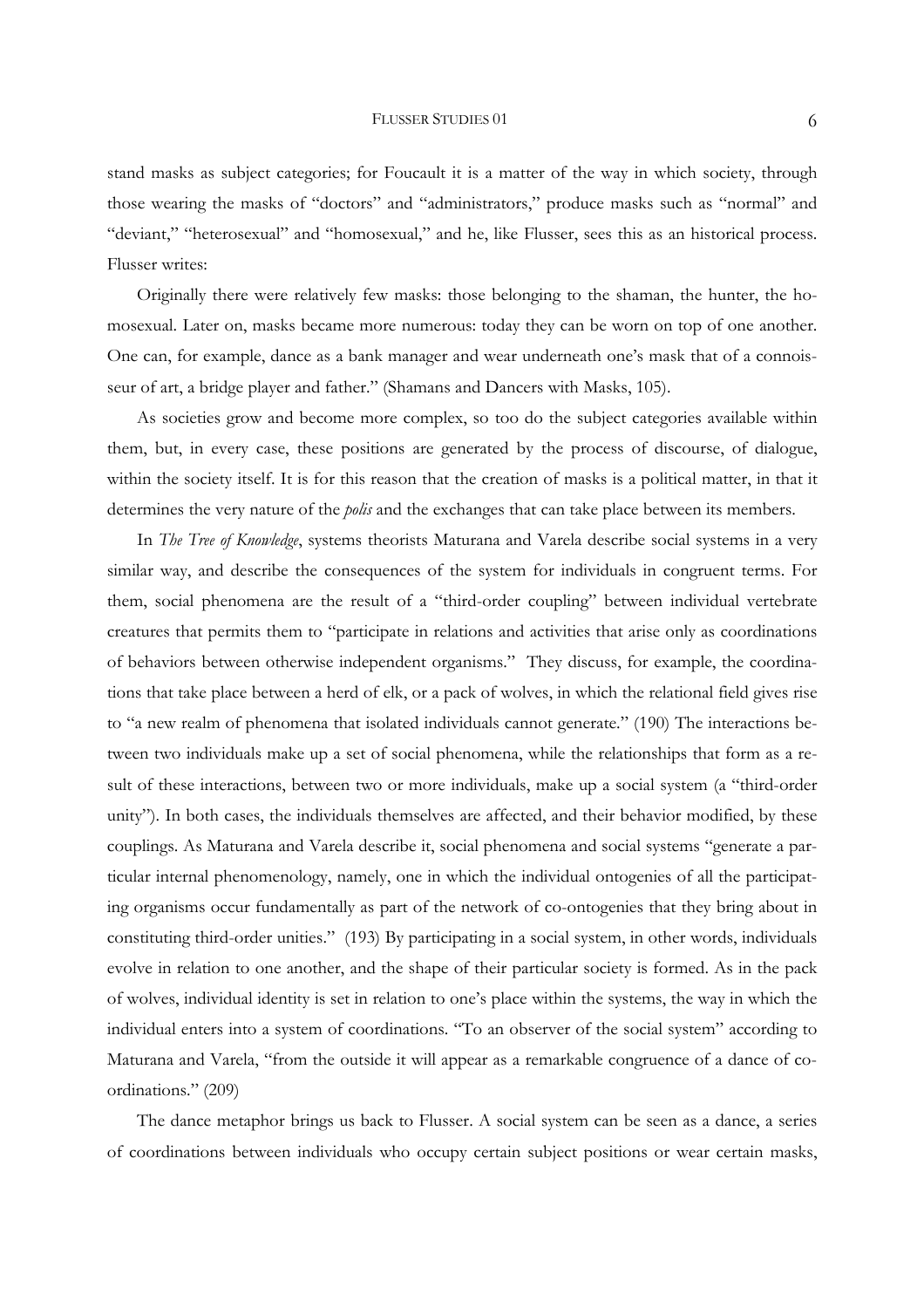#### FLUSSER STUDIES 01 7

which then determine the kind of exchanges and coordinations that can take place between them. When Flusser describes society as "a network within which physical, biological, psychological, (and other) nodes are captured in the shape of masks so as to be condensed into 'persons'" (105), he is describing a process by which the discourse that is taking place within the society, the exchanges and coordinations among its members, is also generating the masks or subject positions that are available within it. This process of condensation is analogous to the "co-ontogeny" of Maturana and Varela, in that both represent a process by which a given social system evolves the positions available within it, and the subsequent interactions that can take place, through a relational process. The roles within a wolf pack, from Alpha male on down, are fashioned through biological imperatives that enable all members to place themselves within the system and gives each of them a function. Human social systems function in the same way, though, as Flusser points out, the range of masks that are available has become very broad, and one can wear a number of them at any time. And in the case of human societies, though there are biological imperatives at work, it is theory, or the discourse that a society generates, that plays a major role in defining the subject. In both cases, that of Flusser and Maturana and Varela, this is a political process, in that the system itself generates the positions available within it.

 At the same time that societies are organizations for the generation and hiring out of masks, they are also information systems. Masks function as the means for one "system" to communicate with another; they enable recognition, and the ability to say "you" to another. For systems theorist Niklas Luhmann, communication is the "basal process" of social systems, and the means by which subjects come into existence: "Social systems are based on either a type of action or on an aspect of action, and through action, so to speak, the subject comes into the system . . . the basal process of social systems, which produces their elements, can only be communication." (137-138). Put in Flusser's terms, these "elements" are masks, and they are the product of communication and dialogue. In this way, masks are prosthetic devices that open up the possibility of information exchange between two nodes in a relational field. This dialogic relationship is the end state for social systems, because it functions, in Flusser's terms, "negentropically" that is, it enables the system to overcome entropic forces, and generate new information. Flusser defines communication as "a process by which a system is changed by another system in such a way that the sum of information is greater at the end of the process than at its beginning." (8) Here Flusser is again adopting a cybernetic view of social systems, one in which the goal is the collection of information that enables the system to regulate and maintain itself. In this view, media (whatever allows the flow of communication between nodes) and masks (what marks a node and enables it to be recognized within the system as being capable of re-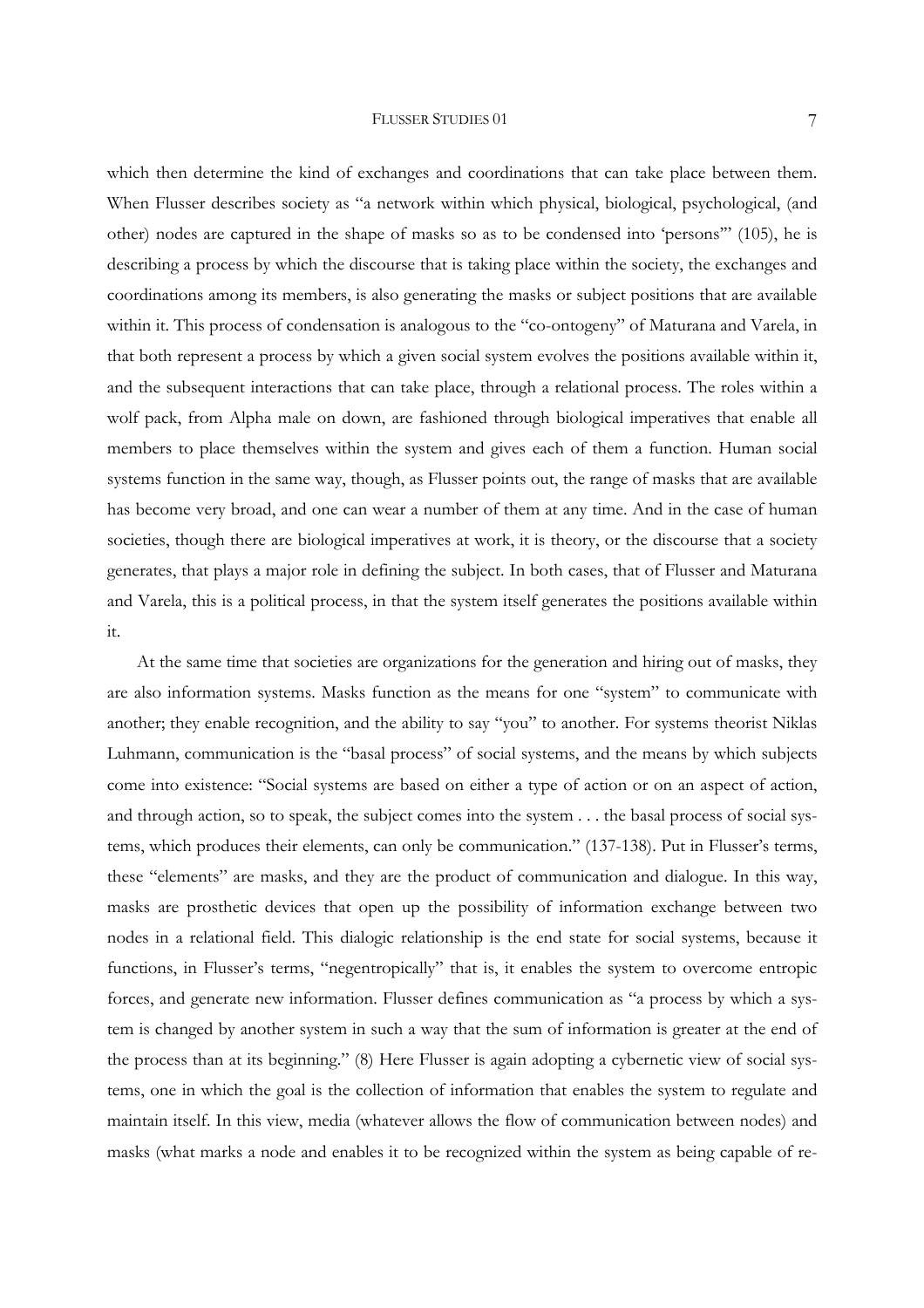#### FLUSSER STUDIES 01 8

ceiving communication) function in the same way as the blind man's cane in Bateson's example; they are extensions of the system that enable it to receive and process information.

 The crucial problem for systems theorists, post-structuralist theory based on systems theory, and Flusser, is the control of information and information systems, the way these systems generate subjectivity, and the possibilities that exist for individual subjects. Returning to Maturana and Varela, they consider the problem of system functionality, and whether individuals exist to improve the overall functionality of the system, or whether the system exists to allow the full realization of individuals within it: "[There are] those human communities which, because they embody enforced mechanisms of stabilization in all the behavioral dimensions of their members, constitute impaired human social systems." (199) It's a very small step to compare this tendency of systems to enforce stabilization within the behavioral dimensions of its members to the disciplinary systems described by Foucault, where systems of knowledge delineate the subject positions that can be occupied, and the means for "correcting" errant and deviant behaviors. From Foucault's disciplinary systems we can also draw the comparison with Flusser's villages and cities which are factories for the masks with which people identify themselves . . . there is no one who lays on a mask to identify himself, but rather that these masks secrete those wearing them out of themselves This is another way of formulating the assertion that culture and civilization generate anthropologies, which claims to serve as their foundation. (Designing Cities, 174)

 These anthropologies have a tendency, in Flusser's view, to create positions in which elites broadcast, through functionaries, "behavioral models for the consumption of material or ideal goods in which the holders of power are interested." (On the Theory of Communication, 19). In all cases, from Maturna and Varela to Foucault to Flusser, the concern is the way in which the system accumulates, stores, and generates information that furthers its own functioning and regulates the behavior of individuals. This is typically achieved by both regulating the flow of information among individuals, and by the generation of "knowledge systems" or "anthropologies" that delineate subject positions, also known as masks.

 If information processing is the primary function of a system, and the method by which a system processes and disseminates information can be repressive and authoritarian, there are also means by which systems can process information in an emancipatory way. Flusser also imagines a utopian city as a new "theoretical space" where "all humans are connected in such a way that currently available information must be subsumed in more and more new fields and entered into the computations." ("Designing Cities," 178). Information is not being processed in order to further the functioning of the system, but to project meaning for its individuals: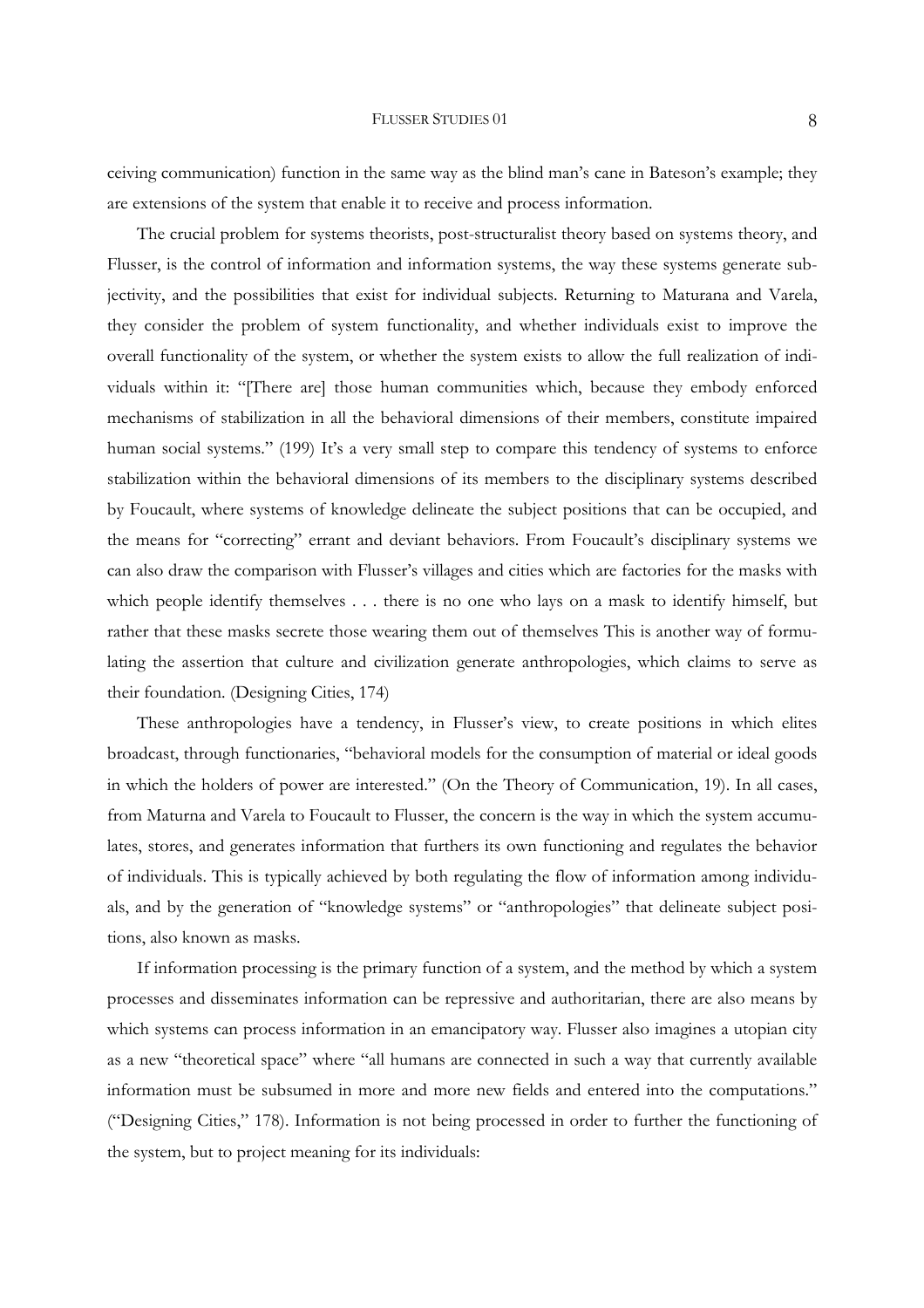The intention of this projected space is neither to create politics and business nor to lead to them. Instead, it is to give meaning to the intersubjective network in the face of universal entropy – in the face of death and the fall into ever-increasing probability. In short, to understand theory no longer as the discovery of truth, but rather as the projection of meaning."(178)

 In this space, what becomes important is not the masks it secretes in relation to politics and business, but rather the way in which it opens up the field of intrahuman relationships, the way it enables the development of theory, of new information. As Flusser writes slightly later in the same essay "The new civilization should no longer identify humans as individuals with masks or in masks. Instead, using our creative accumulation, it should project the specifically human out of these intrahuman relationships." (180) This seems to describe a kind of immanent bliss that would be found in the act of dialogue itself, rather the discovery of transcendent truth, and it is this process of exchange that marks the "specifically human" action. We return, in other words, to that initial dance, where individuals move in their own way in relation to their multiple partners, together creating the form of a dance that is uniquely their own, which will not survive their parting, but gives them joy and companionship while it takes place. In this way, we recognize each other as humans, rather than as masks.

 In this treatise, as Flusser would term it, I have pointed out some similarities between Flusser's concept of the self in society, and that of contemporary theorists of social systems. In both cases, subjects and subject positions ("masks" in Flusser's terms, "third-order couplings" for Maturana and Varela) are created through a circular causal mechanism in which a subject forms itself in relation to its environment (other systems), and in turn affects those systems. The mechanism for this process is communication; each subject functions as a node in the overall information processing system of a society, and through dialogic exchange, masks/subject positions are recognized and reinforced. For both Flusser and theorists of social systems, the question arises of what sort of masks/subject positions the social system makes available ("secretes"), and whether the overall functioning of the system is authoritarian (whether subjects exist to further the functioning of the system) or emancipatory (whether the system enables true interhuman relations, such as love, to blossom, and whether it secretes subject positions that allow for true dialogue).

 Flusser may not be a "pure" systems theorist, in terms of a direct adoption of specific positions laid out by those who would describe themselves as such. However, his interest in relational/reciprocal processes, and their role in subject formation, does mark his work as having far more in common with "structural, systems-based modes of thought" than those associated with "procedural ideologies." For this reason, it would seem worthwhile to continue developing a dia